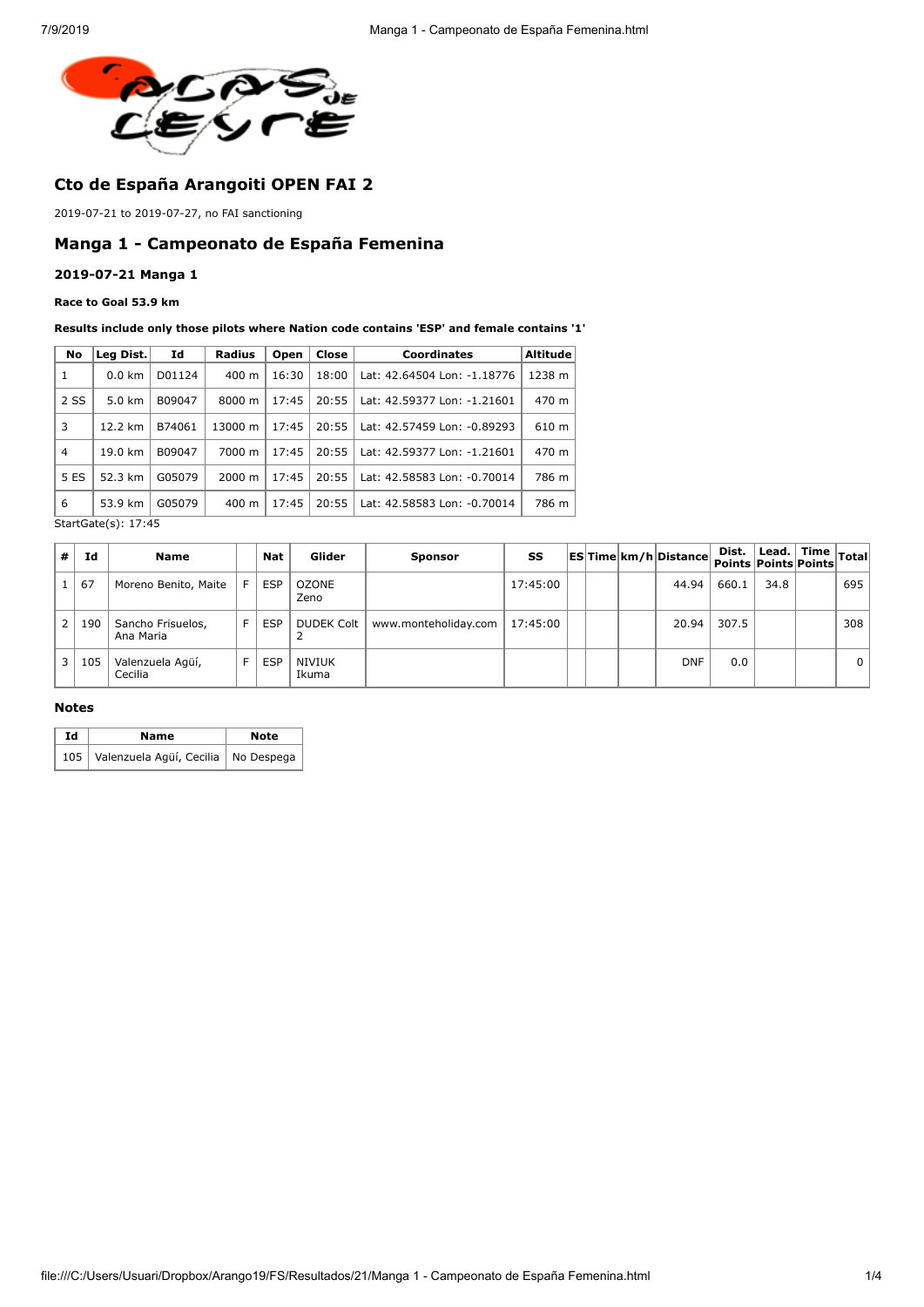**Pilots absent from task (ABS)**

**Id Name**

# **Pilots not yet processed (NYP)**

**Id Name**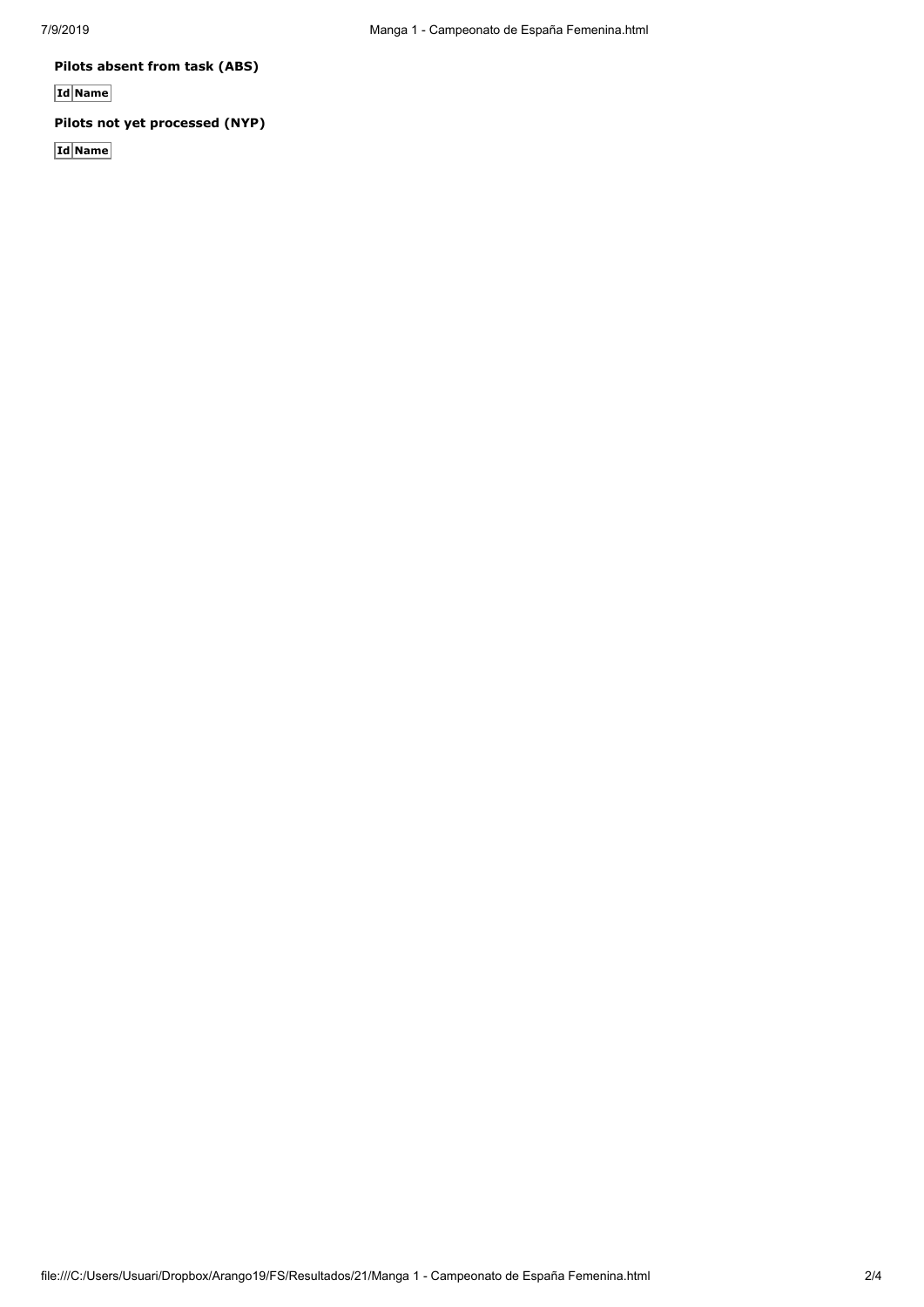#### **Task statistics**

| 47.31<br>ss distance<br>task_distance<br>53.937<br>launch_to_ess_distance<br>52.337<br>no_of_pilots_present<br>116<br>no_of_pilots_flying<br>115<br>no_of_pilots_lo<br>107 |
|----------------------------------------------------------------------------------------------------------------------------------------------------------------------------|
|                                                                                                                                                                            |
|                                                                                                                                                                            |
|                                                                                                                                                                            |
|                                                                                                                                                                            |
|                                                                                                                                                                            |
|                                                                                                                                                                            |
| no_of_pilots_reaching_nom_dist<br>92                                                                                                                                       |
| no_of_pilots_reaching_es<br>8                                                                                                                                              |
| no_of_pilots_reaching_goal<br>8                                                                                                                                            |
| sum_flown_distance<br>4457.292                                                                                                                                             |
| best_dist<br>53.937                                                                                                                                                        |
| best_time<br>1.77722222222222                                                                                                                                              |
| worst_time<br>2.2838888888889                                                                                                                                              |
| no_of_pilots_in_competition<br>117                                                                                                                                         |
| no of pilots landed before stop<br>0                                                                                                                                       |
| sum dist over min<br>4001.292                                                                                                                                              |
| sum_real_dist_over_min<br>4001.292                                                                                                                                         |
| sum_flown_distances<br>4457.292                                                                                                                                            |
| best_real_dist<br>53.937                                                                                                                                                   |
| 2019-07-21T17:45:00+02:00<br>last_start_time                                                                                                                               |
| first_start_time<br>2019-07-21T17:45:00+02:00                                                                                                                              |
| first_finish_time<br>2019-07-21T19:31:38+02:00                                                                                                                             |
| max_time_to_get_time_points<br>3.11034720594364                                                                                                                            |
| no_of_pilots_with_time_points<br>8                                                                                                                                         |
| 0.0695652173913043<br>qoalratio                                                                                                                                            |
| arrival_weight<br>0                                                                                                                                                        |
| departure_weight<br>0                                                                                                                                                      |
| leading_weight<br>0.0363534404208104                                                                                                                                       |
| time_weight<br>0.171380504840963                                                                                                                                           |
| distance_weight<br>0.792266054738226                                                                                                                                       |
| smallest leading coefficient<br>1.30680238544774                                                                                                                           |
| available_points_distance<br>792.266054738226                                                                                                                              |
| available_points_time<br>121.380504840963                                                                                                                                  |
| available_points_departure<br>0                                                                                                                                            |
| available_points_leading<br>86.3534404208104                                                                                                                               |
| available_points_arrival<br>0                                                                                                                                              |
| time_validity<br>1                                                                                                                                                         |
| launch_validity<br>1                                                                                                                                                       |
| distance_validity<br>1                                                                                                                                                     |
| 1<br>stop_validity                                                                                                                                                         |
| day_quality<br>1                                                                                                                                                           |
| ftv_day_validity<br>1                                                                                                                                                      |
| time_points_stop_correction<br>0                                                                                                                                           |

## **Scoring formula settings**

**param value**